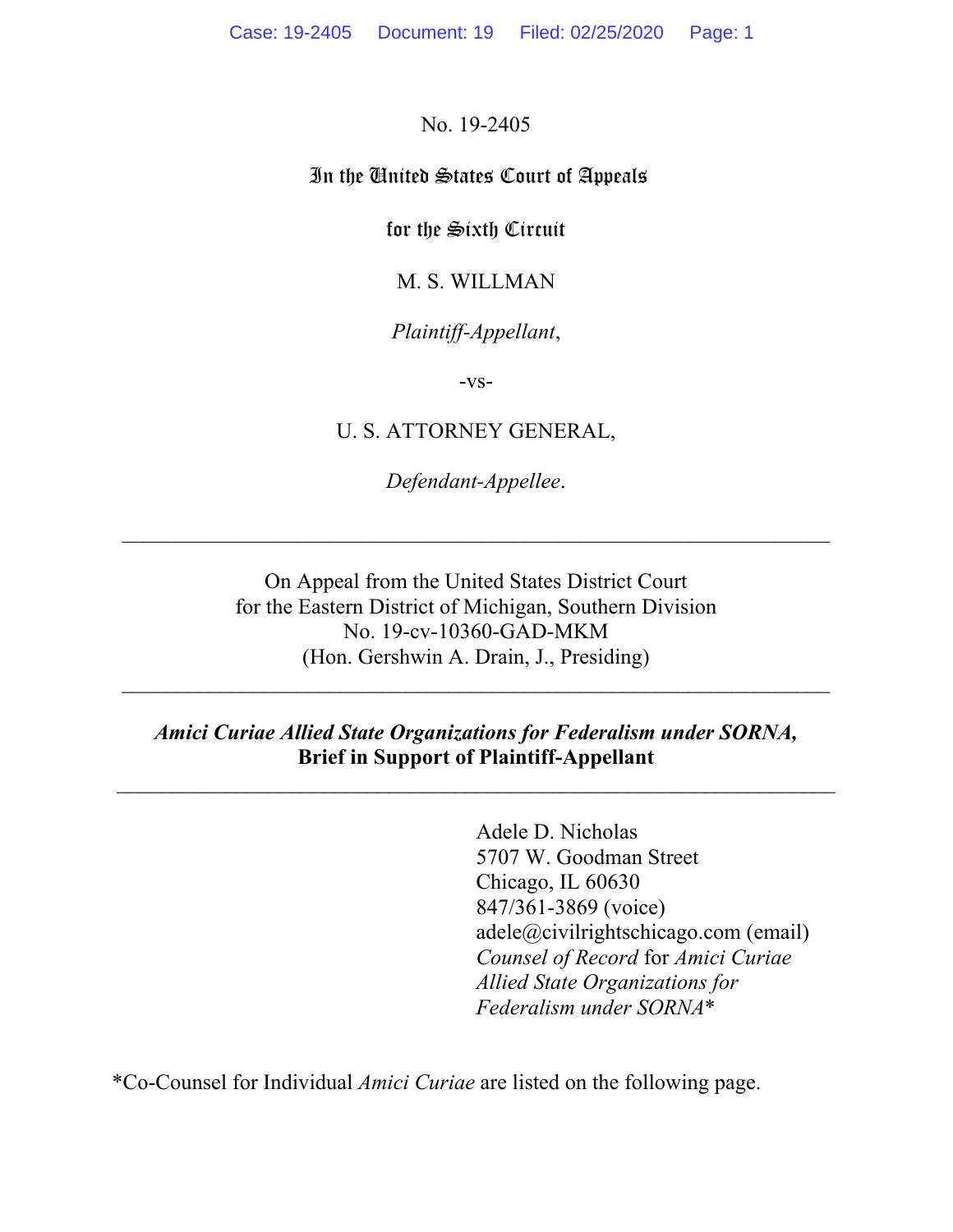# **\*CO-COUNSEL FOR INDIVIDUAL AMICI CURIAE (listed alphabetically by State)**:

Janice M. Bellucci, Esq. Law Office of Janice M. Bellucci 1215 K Street, Ste. 17 Sacramento, CA 95814-3954 805/896-7854 (voice) jmbellucci@aol.com (email) *Co-Counsel for Amicus Curiae Alliance for Constitutional Sex Offender Laws (of California)* 

Valerie Jonas, Esq. Weitzner and Jonas, P.A. 40 NW 3rd Street, Suite 200 Miami, FL 33128-1839 305/527-6465 (voice) valeriejonas77@gmail.com (email) *Co-Counsel for Amicus Curiae Florida Action Committee* 

Mark G. Weinberg, Esq. Law Office of Mark G. Weinberg 3612 N. Tripp Avenue Chicago, IL 60641-3037 773/283-3913 (voice) mweinberg@sbcglobal.net (email) *Co-Counsel for Amicus Curiae Illinois Voices for Reform* 

Nancy S. Forster, Esq. Forster & LeCompte 210 Allegheny Avenue, Suite 100 Towson, MD 21204 443/790-1741 (voice) nsforster@gmail.com (email) *Co-Counsel for Amicus Curiae Families Advocating Intelligent Registries (of Maryland)*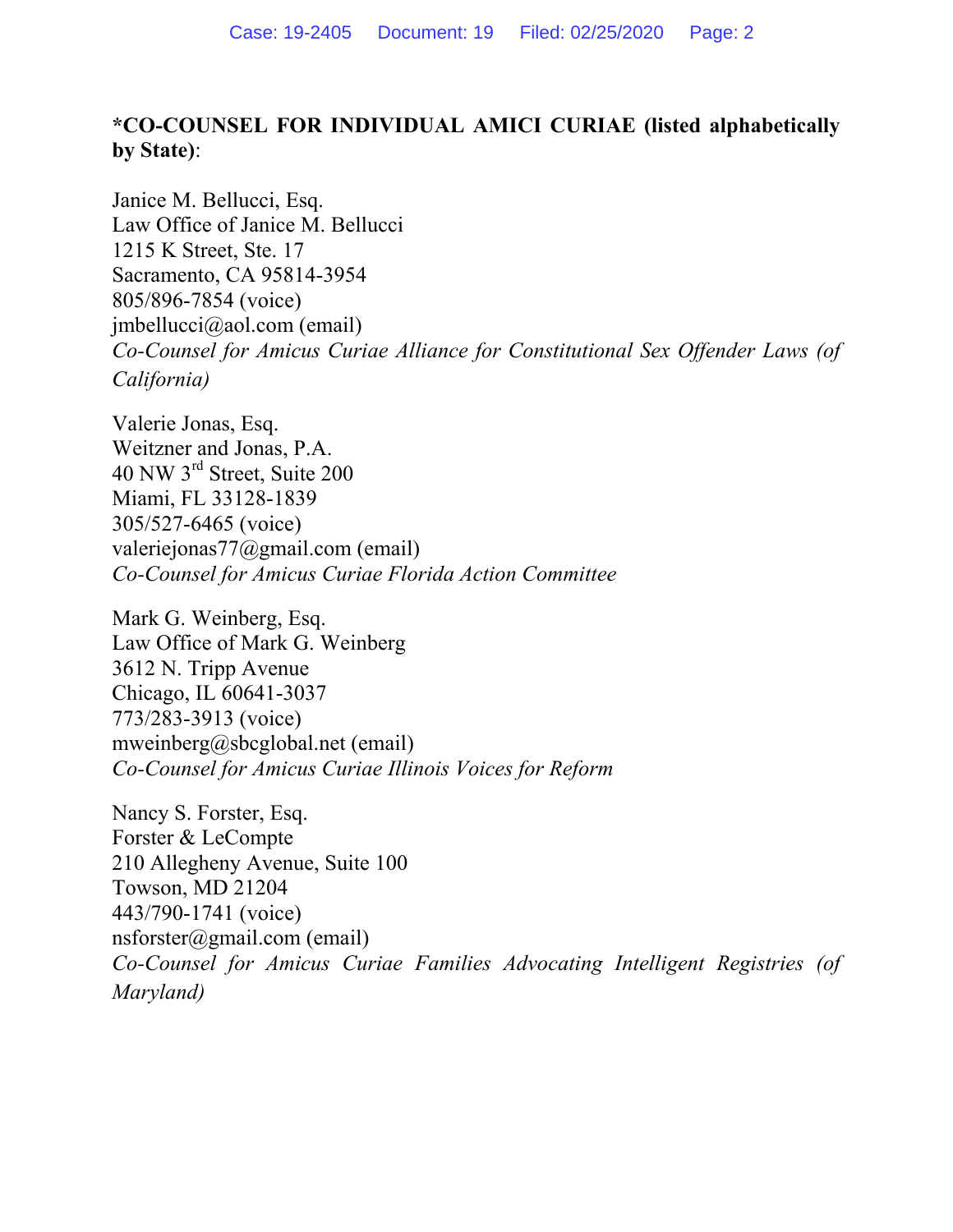Matt Fry, Esq. Rosenblum Schwartz & Fry 120 South Central Avenue, Ste. 130 St. Louis, MO 63105 314/680-2420 (voice) mfry@rsflawfirm.com (email) *Co-Counsel for Amicus Curiae Women Against the Registry (of Missouri)* 

John M. Dunn, Esq. Law Offices of John M. Dunn, P.L.L.C. 616 S. Main Street, Suite 206 Tulsa, OK 74119 918/526-8000 (voice) johnmdunn@johndunnlaw.com (email) *Co-Counsel for Amicus Curiae OK Voices (of Oklahoma)* 

Lea T. Bickerton, Esq. Law Office of Lea T. Bickerton P.O. Box 11136 Pittsburgh, PA 15237 412/398-5507 (voice) service@bickertonlegal.com (email) *Co-Counsel for Amicus Curiae Pennsylvania Association for Rational Sexual Offense Laws*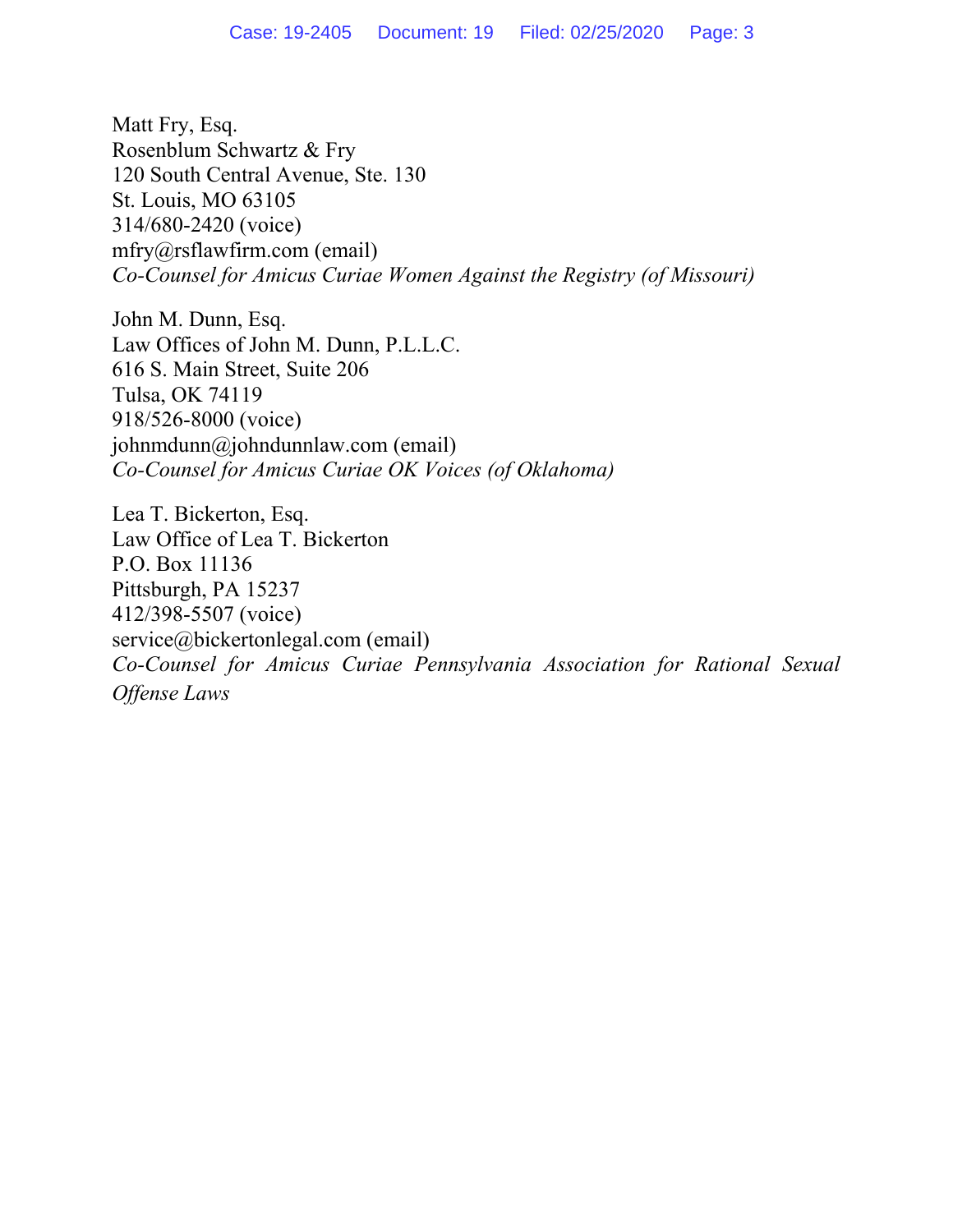Case: 19-2405 Document: 19 Filed: 02/25/2020 Page: 4

UNITED STATES COURT OF APPEALS FOR THE SIXTH CIRCUIT

# **Disclosure of Corporate Affiliations and Financial Interest**

Sixth Circuit Case Number: 19-2405 Case Name: M. S. Willman v. U.S. Attorney General

Name of counsel: Adele D. Nicholas

Pursuant to 6th Cir. R. 26.1, Amici Allied State Organizations for Federalism under SORNA *Name of Party*

makes the following disclosure:

1. Is said party a subsidiary or affiliate of a publicly owned corporation? If Yes, list below the identity of the parent corporation or affiliate and the relationship between it and the named party:

No

2. Is there a publicly owned corporation, not a party to the appeal, that has a financial interest in the outcome? If yes, list the identity of such corporation and the nature of the financial interest:

No

### CERTIFICATE OF SERVICE

I certify that on **E**ebruary 25, 2020 the foregoing document was served on all parties or their counsel of record through the CM/ECF system if they are registered users or, if they are not, by placing a true and correct copy in the United States mail, postage prepaid, to their address of record. February 25, 2020

> s/ Adele D. Nicholas 5707 W. Goodman Street Chicago, IL 60630

This statement is filed twice: when the appeal is initially opened and later, in the principal briefs, immediately preceding the table of contents. See 6th Cir. R. 26.1 on page 2 of this form.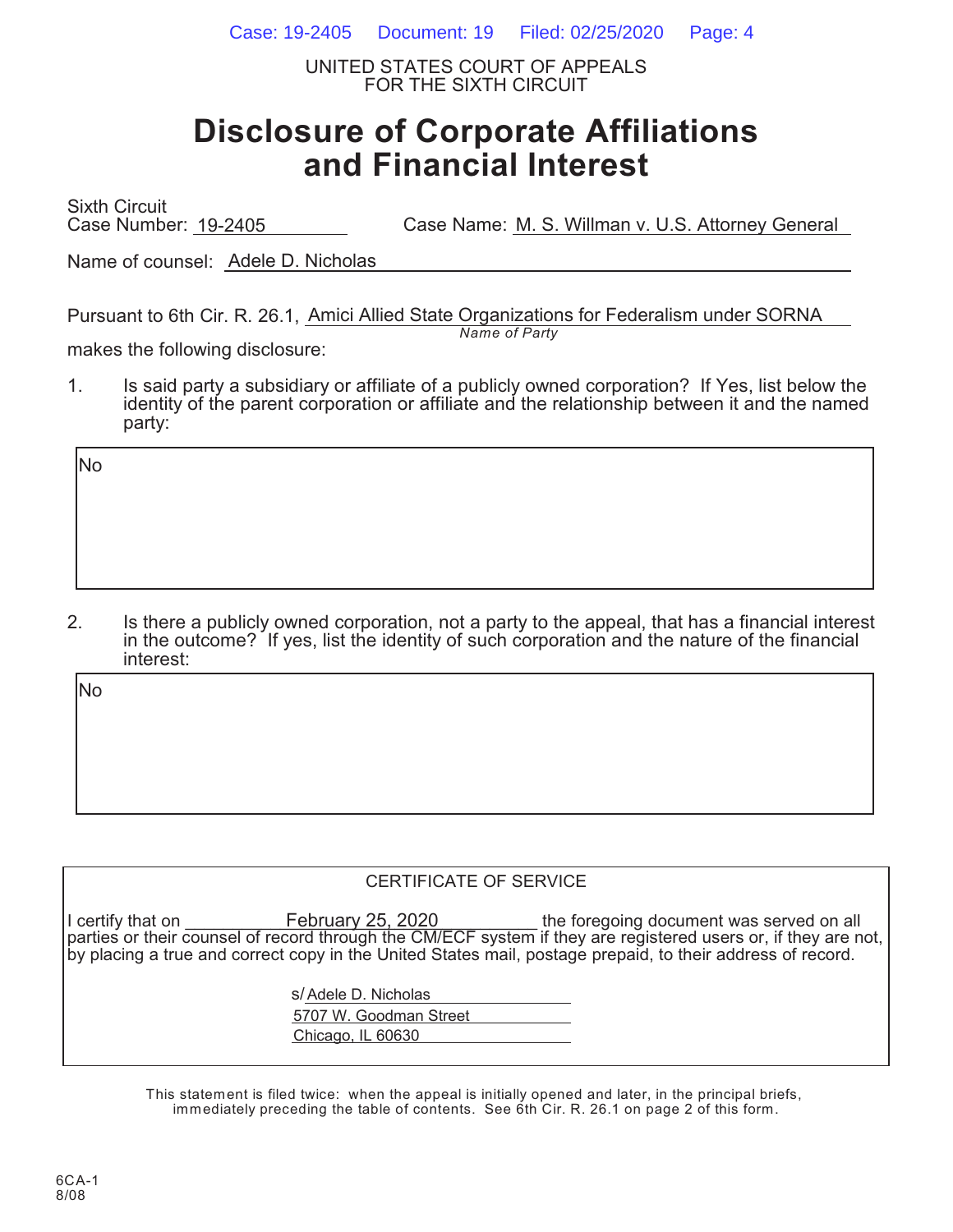# **TABLE OF CONTENTS**

### **Page Page**

| Argument:                                                                              |  |
|----------------------------------------------------------------------------------------|--|
| Legal Status of Certain Persons with Prior Sex Offense Convictions<br>under State Laws |  |
|                                                                                        |  |
|                                                                                        |  |
|                                                                                        |  |
|                                                                                        |  |

### **INDEX OF AUTHORITIES**

**Cases: Page** 

# *Commonwealth v. Baker*, 295 S.W.3d 437 (Ky. 2009)………………... 3 *Commonwealth v. Muniz*, 164 A.3d 1189 (Pa. 2017)…………………. 4 *Dept. of Pub. Safety & Corr. Servs*. *v. Doe*, 94 A.3d 791 (Md. 2014)... 5, 6 *Doe v. Dept. of Pub. Safety & Corr. Servs*., 62 A.3d 123 (Md. 2013)... 4 *Doe v. Phillips*, 194 S.W.3d 833 (Mo. banc 2006)……………………. 4 *Doe v. State*, 189 P.3d 999 (Alaska 2008)…………………………….. 4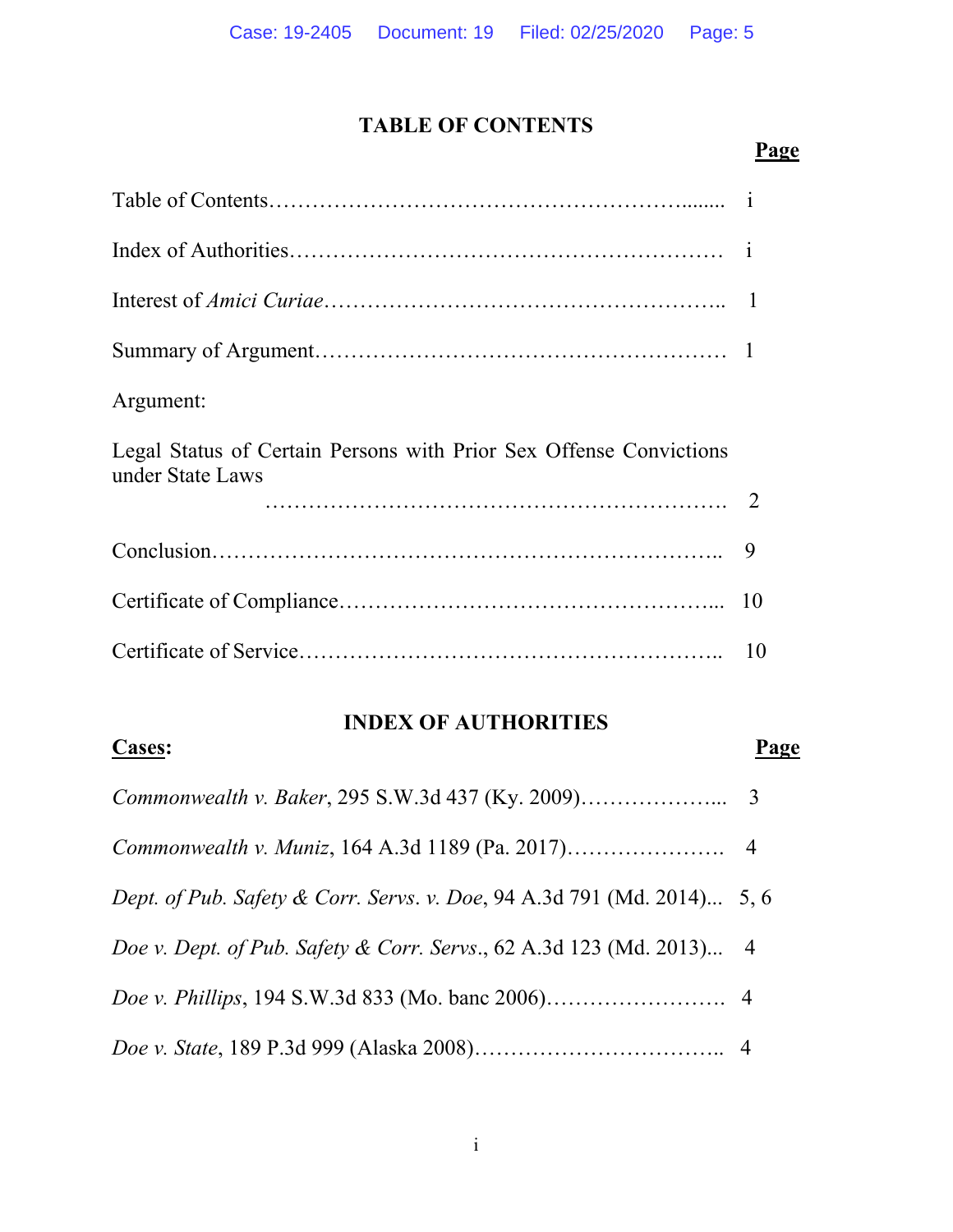# **Page Page** *Does#1-5 v. Snyder*, 834 F.3d 696 (6<sup>th</sup> Cir. 2016), *cert. denied*, ---U.S. ---, 138 S. Ct. 55 (2017). ……………………………………….. 4 *Fonseca Consolidated Rail Corp.*, 246 F.3d 585  $(6^{th}$  Cir. 2001)……… 2 *Graiser v. Visionworks of America, Inc.*, 819 F.3d 277 (6<sup>th</sup> Cir. 2016).. 2 *Millard v. Rankin*, 265 F.Supp.3d 1211 (D. Colo. 2017), *appeal pending*  $(10^{th}$  Cir., No. 17-1333). ……………………………………. 4 *Printz v. United States*, 521 U.S. 898 (1997)………………………….. 8, 9 *Smith v. Doe*, 538 U. S. 84 (2003)…………………………………….. 3 *Starkey v. Oklahoma Dept. of Corrections*, 305 P.3d 1004 (Okla. 2013). ………………………………………………………………... 3 *State v. Letalien*, 985 A.2d 4 (Me. 2009)……………………………… 4 *United States v. Kebodeaux*, 560 U.S. 387 (2013)…………………….. 4 *Wallace v. State*, 905 N.E. 2d 371 (Ind. 2009)………………………... 4 *United States v. Paul, 718 Fed. Appx. 360 (6<sup>th</sup> Cir., Dec. 11, 2017), cert. denied*, 589 U.S. --- (U.S., Nov. 25, 2019)(No. 17-8830). ………………………. 2 *Willman v. Office of U.S. Attorney General*, No. 2:19-cv-10360-GAD-MKM, 2019 WL 4809592 (E.D. Mich. Oct. 1, 2019). ………………………. *passim* **Statutes, Codes, Rules, and Constitutional Provisions:**  Sex Offender Registration and Notification Act, 34 U.S. 20911, *et seq*. ("SORNA").

………………………………………………….... *passim*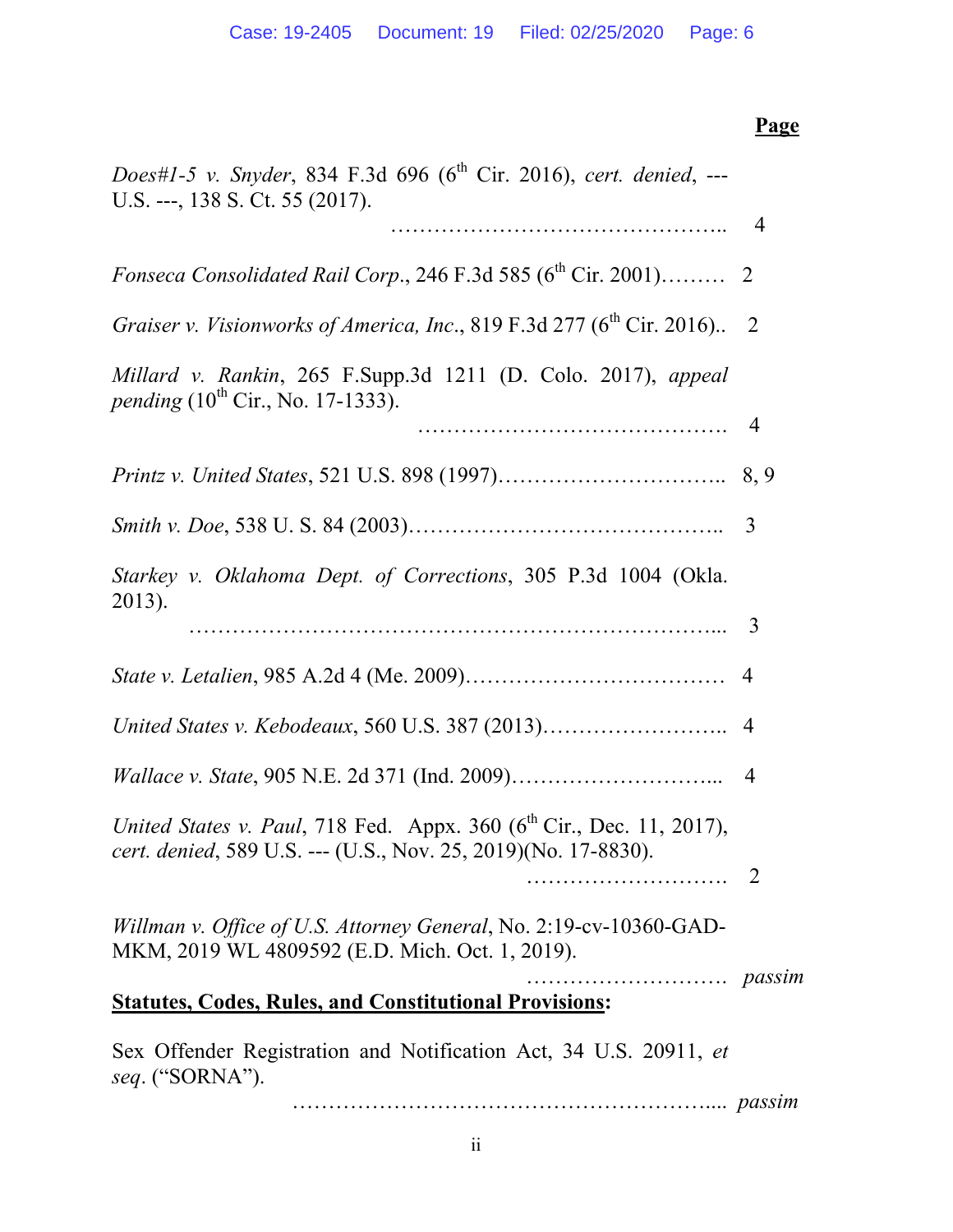## **Page Page**

| <b>Other Sources:</b> |  |
|-----------------------|--|

# National Center for Missing and Exploited Children, *Records and*

*Access Unit Annual Report* (May 30, 2018).

………………………... 3

Steven Yoder, *Why Sex Offender Registries Keep Growing Even as Sexual Violence Rates Fall*, in *The Appeal* (July 3, 2018).

……………... 3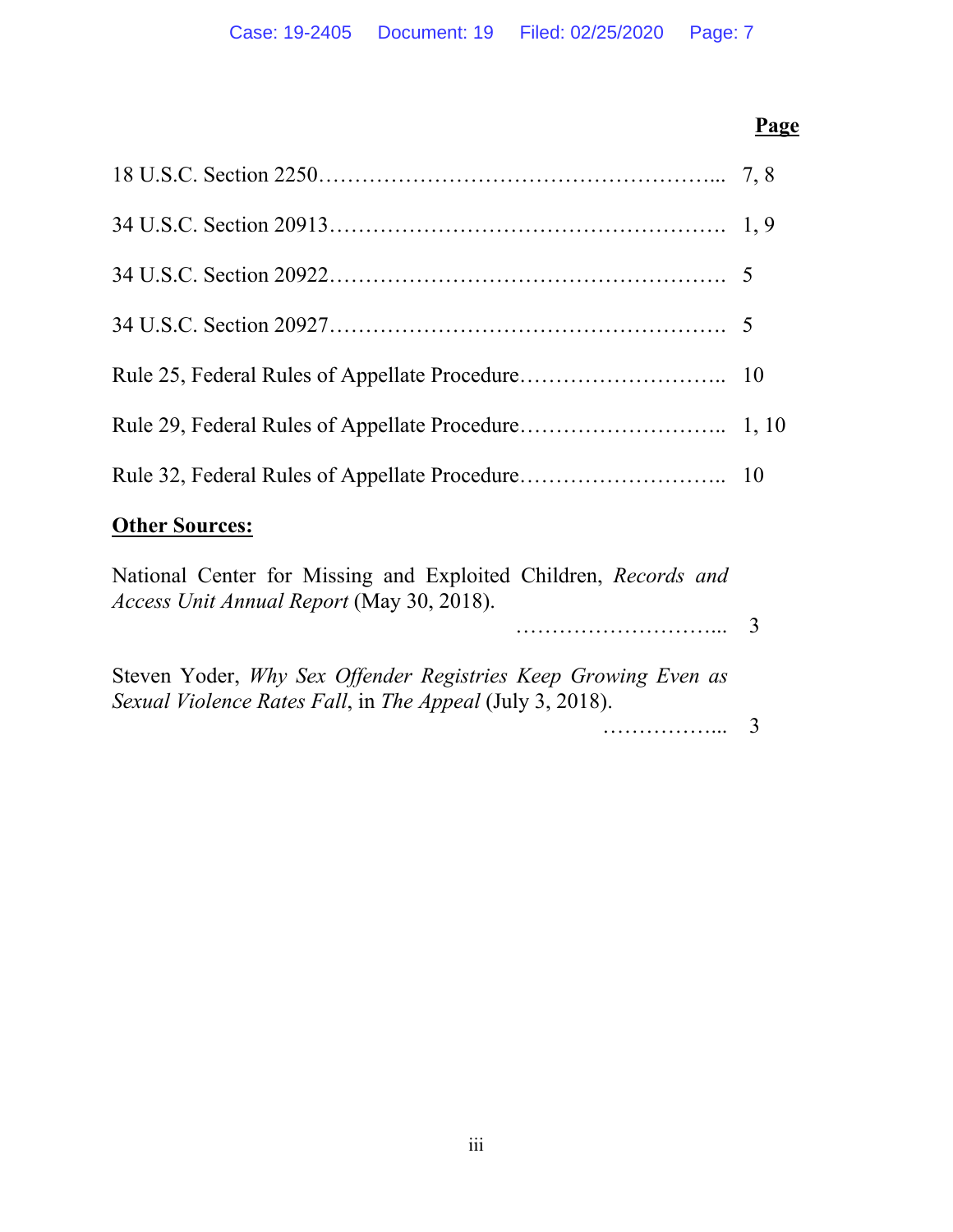### **INTEREST OF AMICI CURIAE**

*Amici curiae* which have joined this brief, Alliance for Constitutional Sex Offender Laws (of California)("ACSOL"), Florida Action Committee ("FAC"), Illinois Voices for Reform ("IVR"); Families Advocating Intelligent Registries (of Maryland)("FAIR"), Women Against the Registry (of Missouri)("WAR"), OK Voices (of Oklahoma)("OKV"), and Pennsylvania Association for Rational Sexual Offense Laws )("PARSOL"), collectively known as *Allied State Organizations for Federalism under SORNA* ("*Amici*"), are nonprofit organizations which advocate for fair and legal application of federal and state laws pertaining to sex offender registration. In the view of *Amici*, the Court of Appeals' decision in the present case may affect the individual federal and state constitutional rights of members of their respective organizations, and the content of this brief will aid the Court's deliberations and decision.<sup>1</sup>

### **SUMMARY OF ARGUMENT**

When granting Appellee's motion to dismiss the District Court concluded 34 U.S.C. Section 20913(a)("Section 20913") of the Sex Offender Registration and Notification Act, 34 U.S. 20911, *et seq*. ("SORNA"), "impose[s] duties on *all* sex

<sup>&</sup>lt;sup>1</sup> Pursuant to Fed. R. App. P. 29, undersigned counsel certifies that all parties to this appeal were timely notified by *Amici* that this brief would be filed and all parties have consented to the filing of this brief. No counsel for any party participated in the preparation or filing of this brief, and no person or entity, other than *Amici*, funded its preparation or submission.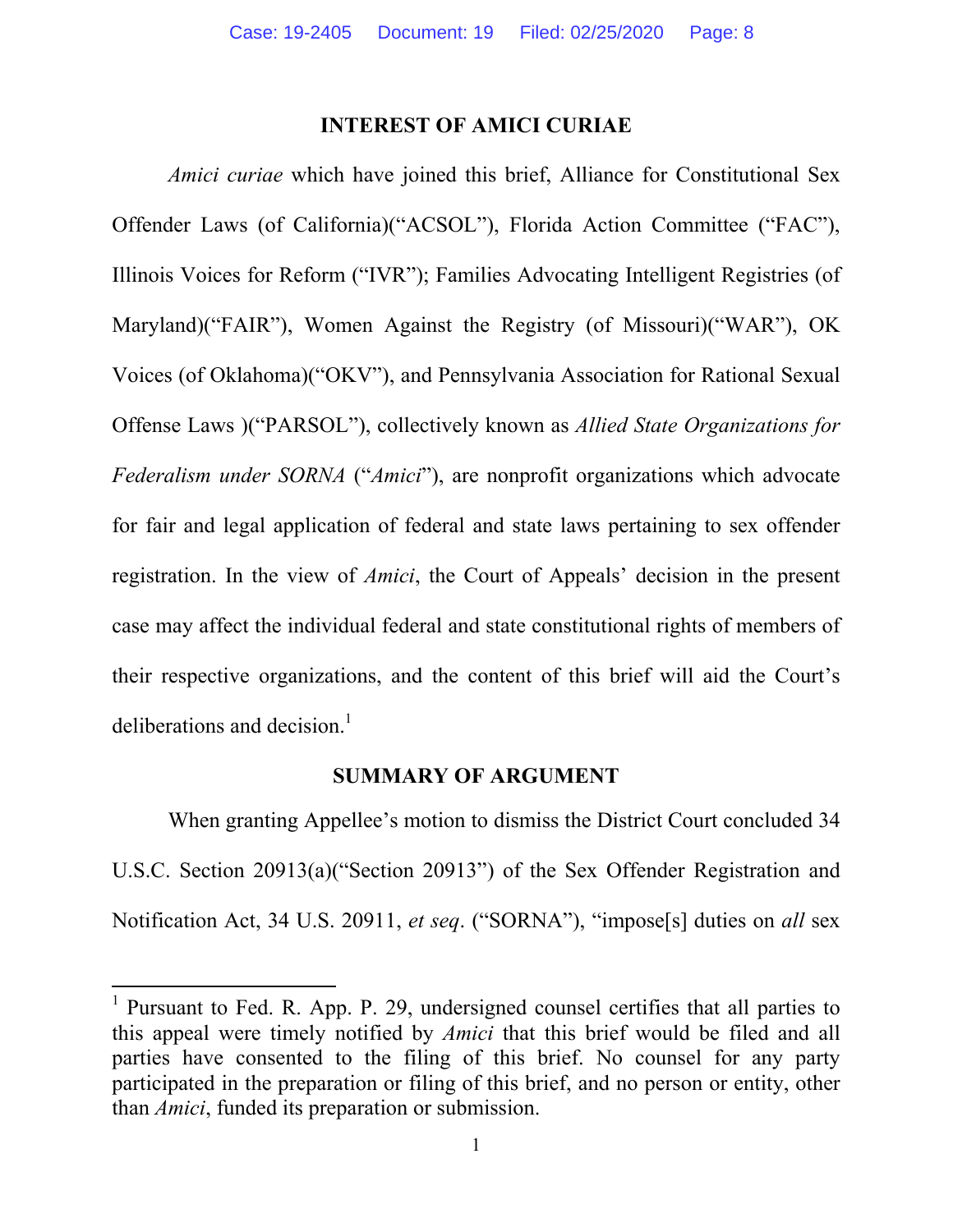offenders, irrespective of what they may be obligated to do under state law."<sup>2</sup> This brief has two purposes. First, this brief is intended to alert the Court of Appeals to the fact that the District Court's ruling on this point, if affirmed in a published decision entitled to precedential weight, would be inconsistent with the intent of Congress when it enacted  $SORNA$ <sup>3</sup> Second, the District Court's ruling, as stated above, if affirmed by the Court of Appeals, would result in absurd consequences when applied to certain individuals residing in states wherein registration requirements under state law have been invalidated on the basis of state constitutional provisions interpreted by state courts of last resort.

## **ARGUMENT: LEGAL STATUS OF CERTAIN PERSONS WITH PRIOR SEX OFFENSE CONVICTIONS UNDER STATE LAWS**

The most recent available data indicates there are more than 900,000 persons

within the United States who are required to register as sex offenders under state

<sup>&</sup>lt;sup>2</sup> Order and Opinion Granting Defendant's Motion to Dismiss, No. 2:19-cv-10360-GAD-MKM, slip op. at 7, 2019 WL 4809592, \* 2 (RE 23, Page ID# 568)(E.D. Mich. Oct. 1, 2019)(emphasis in original), quoting *United States v. Paul*, 718 Fed. Appx. 360 (6<sup>th</sup> Cir., Dec. 11, 2017), *cert. denied*, 589 U.S. --- (U.S., Nov. 25, 2019)(No. 17-8830).

<sup>3</sup> The Court of Appeals' prior decision in *United States v. Paul*, *supra,* being an unpublished decision, does not constitute "controlling authority" either in the District Court or in this Court. *Fonseca Consolidated Rail Corp*., 246 F.3d 585, 591 (6<sup>th</sup> Cir. 2001); *Graiser v. Visionworks of America, Inc.*, 819 F.3d 277, 283 (6<sup>th</sup>) Cir. 2016).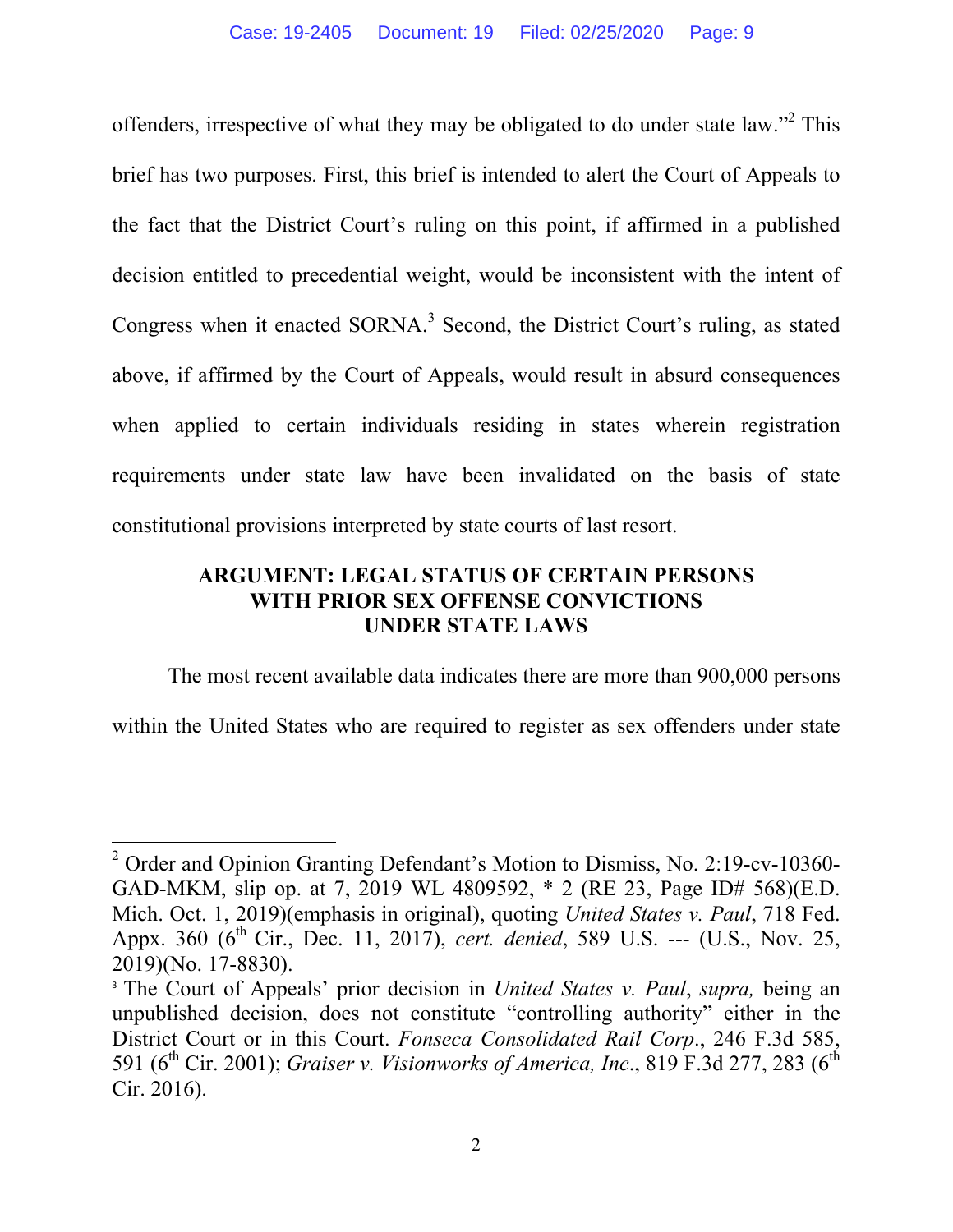laws.<sup>4</sup> Apart from this population there are an unknown (but no doubt significantly high) number of persons within the United States who have a prior conviction for a "sex offense," as defined by SORNA, but who are not required to register as sex offenders under the laws of the states wherein they reside. This category of individuals is for the most part comprised of persons who reside in states in which state courts of last resort have ruled state-law sex offender registration statutes, when applied retroactively, are prohibited by state constitutional provisions. These state courts have often invalidated state registration schemes, under state constitutional law, because they include restraints or disabilities more stringent than the basic registration requirement upheld by the U.S. Supreme Court in *Smith v. Doe*, 538 U. S. 84  $(2003)$ <sup>5</sup> On the other hand, several state court decisions have more directly departed from the federal constitutional decision reached by the U.S. Supreme Court in *Smith v. Doe*, for purposes of interpreting their own state constitutions, and have invalidated "retroactive" or "retrospective" application of

<sup>4</sup> National Center for Missing and Exploited Children, *Records and Access Unit Annual Report* (May 30, 2018), graphic table *reprinted* in Steven Yoder, *Why Sex Offender Registries Keep Growing Even as Sexual Violence Rates Fall*, in *The Appeal* (July 3, 2018), available online at: https://theappeal.org/why-sex-offenderregistries-keep-growing-even-as-sexual-violence-rates-fall/ (last visited Feb. 25, 2020).

<sup>5</sup> *E.g*., *Commonwealth v. Baker*, 295 S.W.3d 437 (Ky. 2009)(invalidating on state constitutional grounds a statutory scheme which regulated where sex offenders could reside); *see also*, *Starkey v. Oklahoma Dept. of Corrections*, 305 P.3d 1004 (Okla. 2013)(cumulative burdens under state statute, in addition to registration alone, violated state constitution).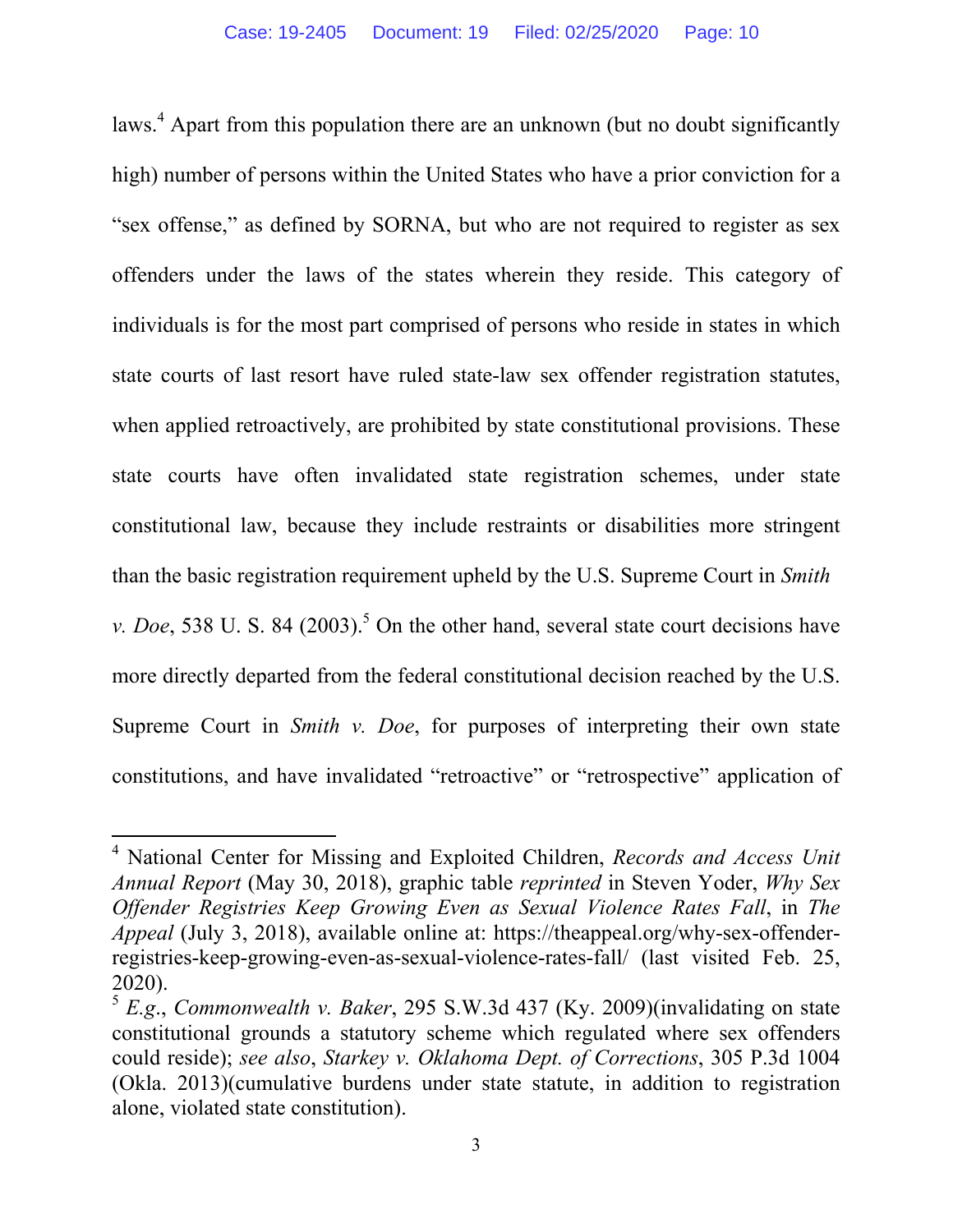state laws on the ground that *registration requirements, alone*, are unconstitutional.<sup>6</sup> Additionally, as the result of federal constitutional decisions rendered by this Court and by the United States Courts of Appeals for the Tenth Circuit, it is uncertain whether certain offenders residing in Michigan and Colorado presently are, or will be in the future, required to register as "sex offenders" under their respective state laws. $\frac{7}{1}$ 

 Congress enacted SORNA pursuant to its "Spending Clause" powers in 2006.<sup>8</sup> When it did so, Congress contemplated some states, as the result of protections of liberty guaranteed under their own state constitutions, would

<sup>6</sup> *See, e.g.*, *Doe v. Phillips*, 194 S.W.3d 833 (Mo. banc 2006)(registration requirement violated state constitutional provision prohibiting "retrospective" laws); *Doe v. State*, 189 P.3d 999 (Alaska 2008)( registration requirement violated state constitutional provision prohibiting "ex post facto" laws); *Wallace v. State*, 905 N.E. 2d 371 (Ind. 2009)(same); *State v. Letalien*, 985 A.2d 4 (Me. 2009)(same); *Doe v. Dept. of Pub. Safety & Corr. Servs*., 62 A.3d 123 (Md. 2013)(same); and, *Commonwealth v. Muniz*, 164 A.3d 1189 (Pa. 2017)(same).

*See*, *Does#1-5 v. Snyder*, 834 F.3d 696 (6<sup>th</sup> Cir. 2016)(ruling Michigan's registration statute invalid under the Ex Post Facto Clause of the U.S. Constitution), *cert. denied*, --- U.S. ---, 138 S. Ct. 55 (2017); and, *Millard v. Rankin*, 265 F.Supp.3d 1211 (D. Colo. 2017)(ruling Colorado's registration statute invalid, *inter alia*, under the Cruel and Unusual Punishment Clause of the Eighth Amendment to the of the U.S. Constitution), *appeal pending*  $(10<sup>th</sup> Cir.$  No. 17-1333).

<sup>8</sup> *United States v. Kebodeaux*, 560 U.S. 387, 397 (2013)(Congress in SORNA "used Spending Clause grants to encourage States to adopt its uniform definitions and requirements").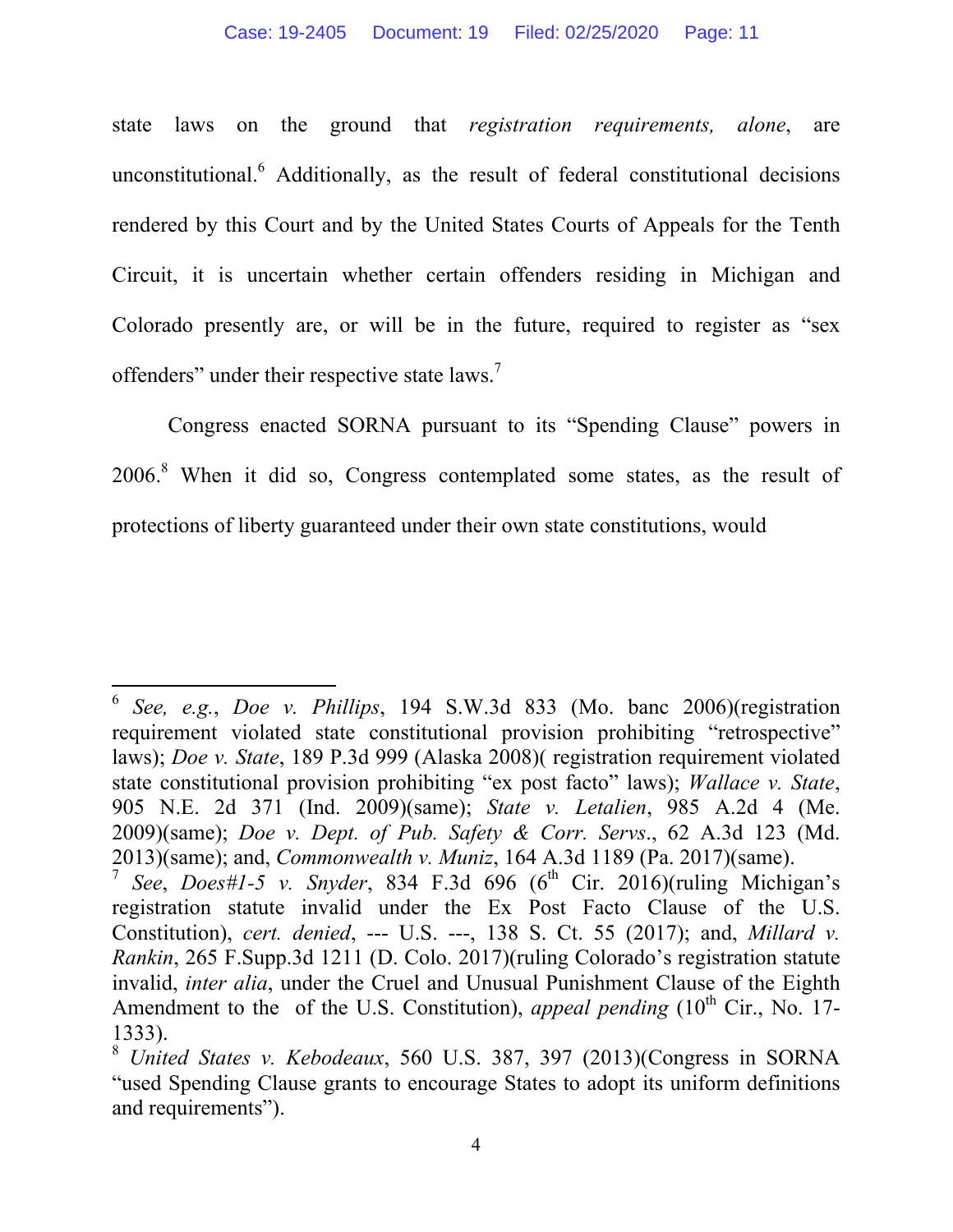prohibit compliance with SORNA.<sup>9</sup> Neither SORNA nor any other federal law authorizes or requires any *federal* agency to register an individual regardless of whether a duty to register arises under SORNA or otherwise. Thus, persons required to register as a result of a conviction for a sex offense, regardless of whether their conviction arises under federal or state law, can do so only with the assistance of state officials who, under SORNA, have exclusive authority and responsibility to administer sex offender registries. Consequently, so long as persons with sex offense convictions remain within a state wherein a court of last resort has ruled registration unconstitutional under state law, those persons to whom the state court decision applies "cannot be required to register as sex offenders…notwithstanding the registration requirements imposed directly on individuals by SORNA."<sup>10</sup>

 Under SORNA Congress *did establish* a federal online search engine designed to enable public access to information concerning sex offenders maintained on databases in every state and federal jurisdiction which participates in SORNA. See, 34 U.S.C. Section 20922 (the Dru Sojdin National Sex Offender Public Website). Now designated as the National Sex Offender Public Website

<sup>9</sup> *See*, 34 U.S.C. Section 20927(3)(b)(authorizing the U.S. Attorney General to excuse noncompliance with SORNA when a state has a "demonstrated inability to implement certain provisions that would place the jurisdiction in violation of its constitution, as determined by a ruling of the jurisdiction's highest court"). <sup>10</sup> *Dept. of Pub. Safety & Corr. Servs*. *v. Doe*, 94 A.3d 791, 811 (Md. 2014).

<sup>5</sup>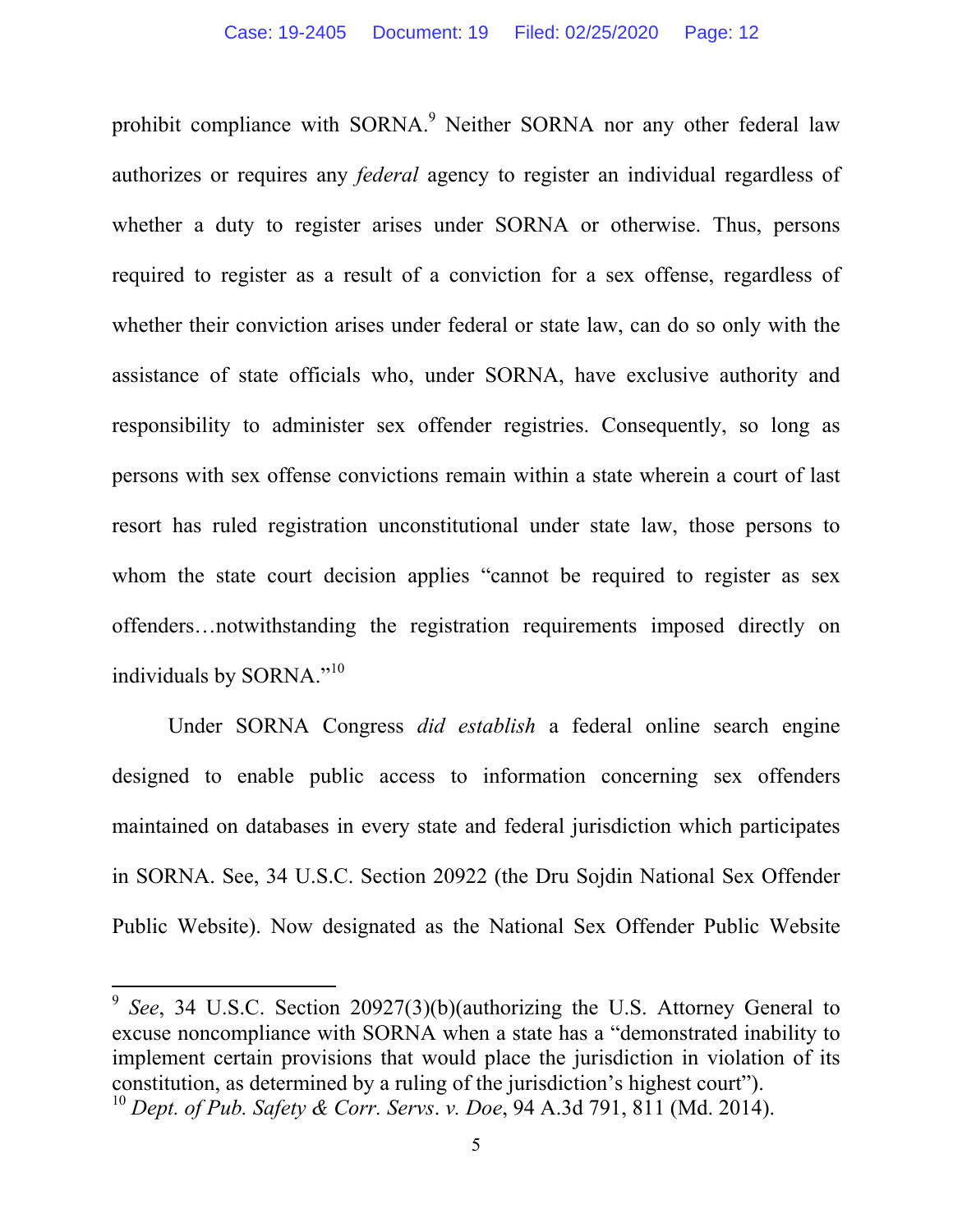("NSOPW"), information publicly available on NSOPW "is not in fact a separate registration system, but rather is a compilation of all state registries, allowing a member of the public to search all state records in one place." *Dept. of Pub. Safety & Corr. v. Doe*, *supra,* 94 A.3d at 812. Under SORNA, state authorities alone are "responsible for the accuracy, updating, and removal of this information," and when they have been ordered to remove an offender's registration information from a state registry, on the basis of a state court decision of constitutional dimension arising under state law, the offender's information "as a practical matter" is removed from the federal NSOPW. Ibid.

 The aggregate consequences that would result from the District Court's judgment in the instant case, to the extent it has ruled SORNA "impose[s] duties on *all* sex offenders, irrespective of what they may be obligated to do under state  $\text{law}$ ,<sup> $11$ </sup> would be ubiquitous and profound. First, individuals who are constitutionally exempted from registration under the state constitutions of their residence, due to the state court decisions cited above,  $12$  would be required to register under SORNA should they change the location of their residences *within* their states. A federal duty to register in this context would be impossible when state officials have been prohibited from registering person as the result of state

<sup>&</sup>lt;sup>11</sup> Order and Opinion Granting Defendant's Motion to Dismiss, *supra* (RE 23, Page ID# 568).

 $12$  See, footnote 6, ante.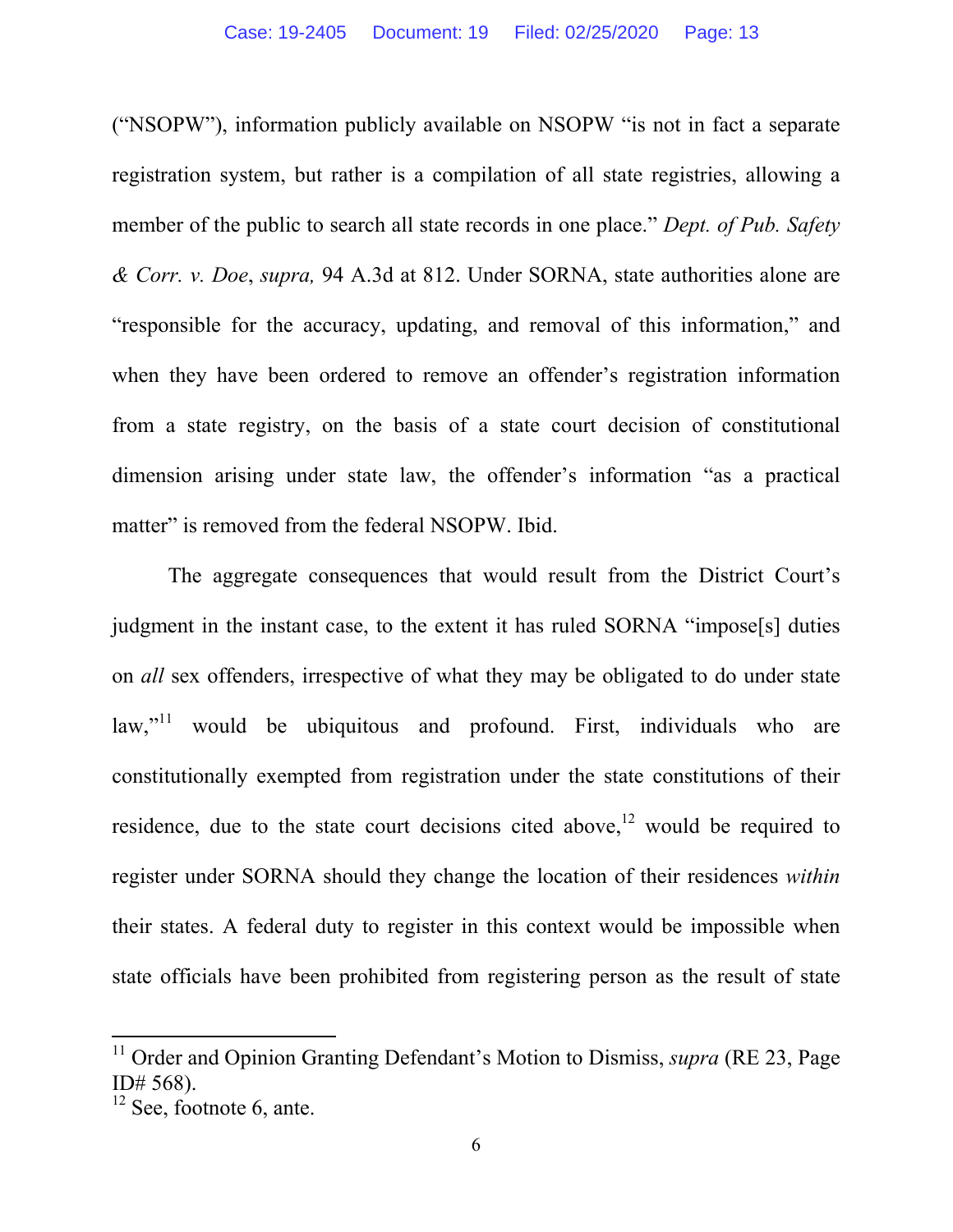constitutional decisions. Additionally, an independent federal obligation would be a peculiar "requirement" in the sense that the federal duty to register would depend entirely upon "self-enforcement" when a person has not engaged in interstate travel, and has not been convicted of a federal offense. In this connection, SORNA clearly provides that in the absence of a person's travel in intrastate commerce, or the person's prior conviction for an enumerated federal sex offense defined by federal law, such a person is not subject to criminal liability for failure to register under federal law.13

 Second, a number of individuals constitutionally exempted from registration under the state constitutions of their residence, due to the state court decisions cited above, would be required to register under SORNA should they travel to another state or foreign jurisdiction and establish a new residence, or acquire employment or enroll as students. *As a general matter*, the "independent federal duty" to register under SORNA as found by the District Court would not be problematic; however, under some circumstances an independent federal duty would apply even when such persons have traveled to a state or foreign jurisdiction that does not authorize or permit its officials to register them. While these particular individuals would likely have a valid affirmative defense in the course of federal prosecution after their federal indictment for an alleged violation of SORNA by failing to

<sup>&</sup>lt;sup>13</sup> *See*, 18 U.S.C. Section 2250(a)(limiting scope of federal criminal liability).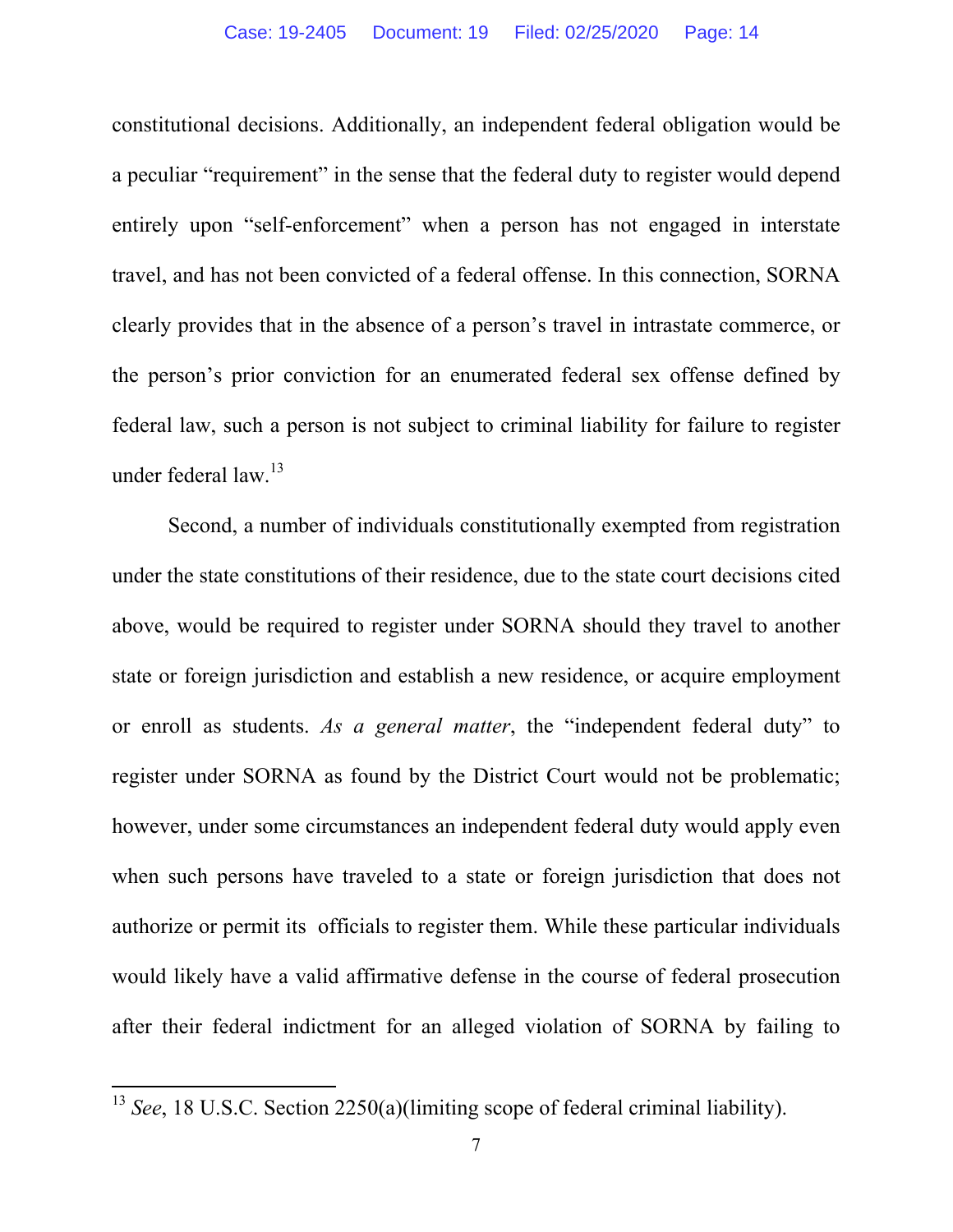register,<sup>14</sup> this fact would provide them with little solace in view of the costs incurred by their legal defenses and losses of liberty.

Third, the decision to classify persons who are constitutionally exempted from registration under the state constitutions of their residence, as persons "required to register" under SORNA, would produce unconstitutional results. When state courts of last resort have constitutionally prohibited their state officials from requiring sex offender registration under state law, a federal requirement to administer SORNA, as applied to such state officials, would plainly qualify as an unconstitutional federal "commandeering" of those officials. The act of requiring state executive branch officials to administer the federal registration requirement of SORNA for a federal purpose (as sanctioned by the District Court) would squarely be prohibited by the U.S. Constitution. *Printz v. United States*, 521 U.S. 898, 925 (1997)("the Federal Government may not compel the States to implement, by legislation or executive action, federal regulatory programs").

Fourth, a similar unconstitutional federal "commandeering" of state officials would occur under the District Court's reasoning when the category of individuals described above chose to establish a new residence, or acquire employment or enroll as students, in another State. When neither the state from which such persons have resided nor the destination state to which they have traveled require

<sup>&</sup>lt;sup>14</sup> *See*, 18 U.S.C. Section 2250(c)(providing affirmative defense of "uncontrollable circumstances").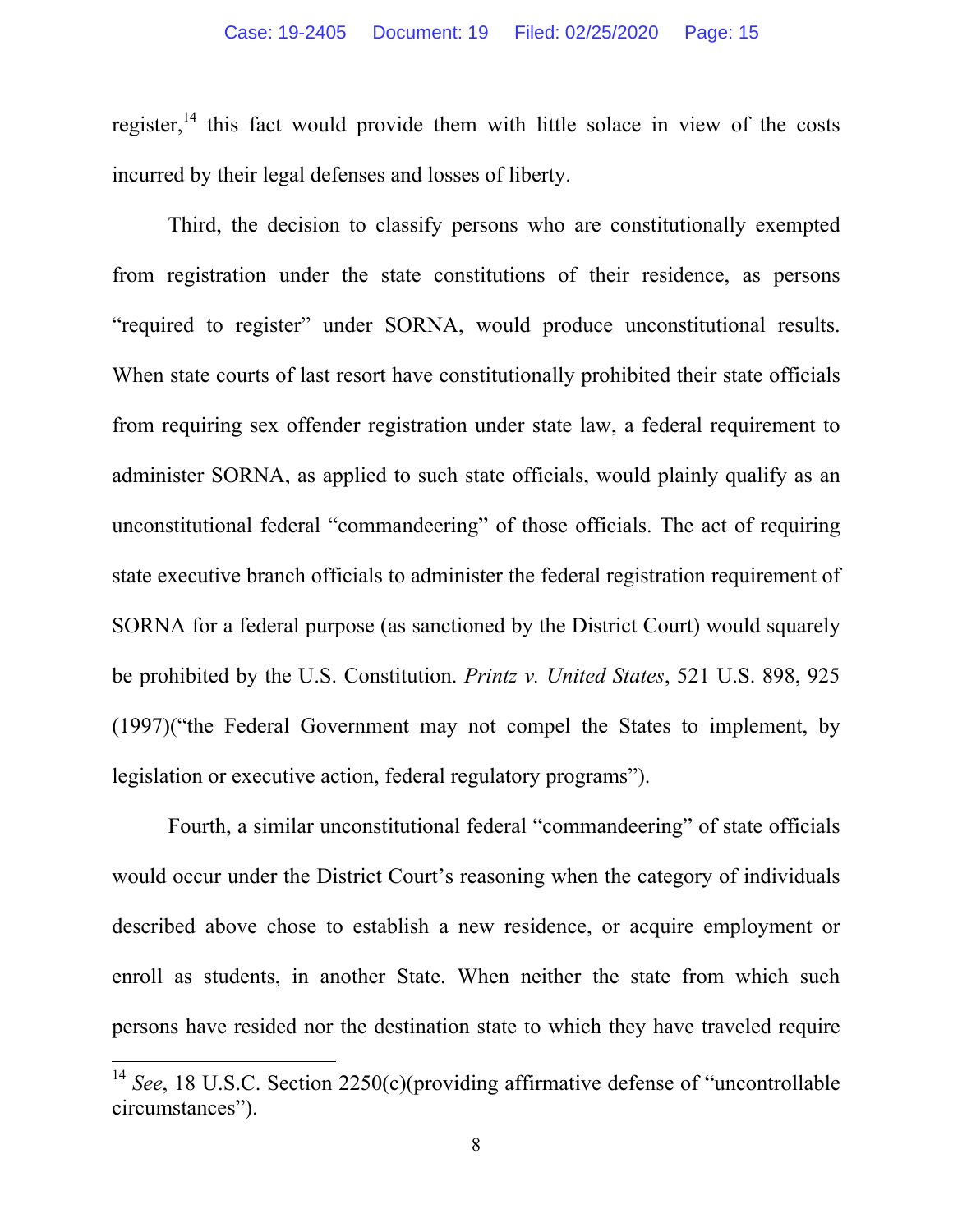them to register under state law, the federal act of requiring state officials in either state to administer SORNA would also be prohibited under the U.S. Constitution. *Printz v. United States*, *supra,* 521 U.S. at 925.

The impact of the District Court's ruling, if affirmed by the Court of Appeals, would not be limited to persons who reside within the Sixth Circuit's federal jurisdiction. The United States is inhabited by a mobile society and it can safely be predicted that individuals who fit the description of individuals identified above will relocate their residences, or obtain employment or become students, after traveling to or from a jurisdiction within the Sixth Circuit of Court of Appeals.

### **CONCLUSION**

 Simply stated, the District Court's conclusion that Section 20913(a) of SORNA "impose[s] duties on *all* sex offenders, irrespective of what they may be obligated to do under state law<sup>15</sup> is unsupported by either SORNA or federal constitutional law. Furthermore, in light of the far-reaching and radical consequences that would result were the Court of Appeals to affirm the District Court's judgment on this basis, it should refrain from affirming the District Court's judgment on the aforementioned ground stated by the District Court.

<sup>15</sup> Order and Opinion Granting Defendant's Motion to Dismiss, *supra* (RE 23, Page ID# 568).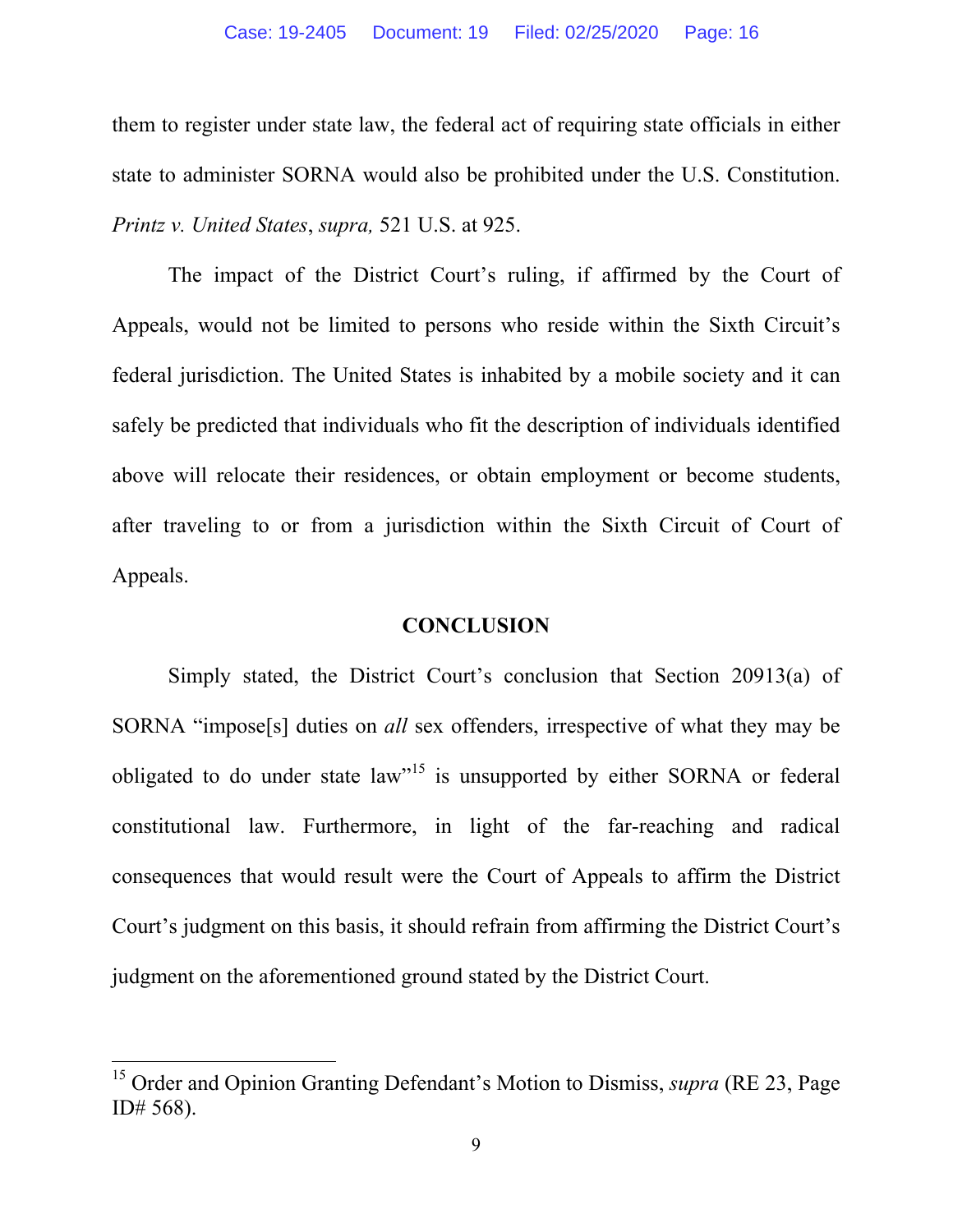Respectfully submitted,

*/s/Adele D. Nicholas*  Law Office of Adele D. Nicholas 5707 W. Goodman Street Chicago, IL 60630 847/361-3869 (voice) adele@civilrightschicago.com (email) *Counsel for Allied State Organizations for Federalism under SORNA* 

### **CERTIFICATE OF COMPLIANCE**

In accordance with Rule  $32(g)(1)$  of the Federal Rules of Appellate Procedure, this is to certify that this document contains 2,010 words excluding matters exempted by Rule 32(f) of the Federal Rules of Appellate Procedure; that it complies with the type-volume limitation imposed by Rule  $32(a)(7)(B)$  of the Federal Rules of Appellate Procedure as further limited for *amicus* briefs by Rule 29(5) of the Federal Rules of Appellate Procedure (one-half of 13,000 words); and, that it complies with the type-face and the type-style requirements of Rules 32(a)(5) and (6) of the Federal Rules of Appellate Procedure, respectively, because it has been prepared in proportionally spaced typeface using 14 point type and has been set in plain roman style.

#### */s/Adele D. Nicholas*

### **CERTIFICATE OF SERVICE**

In accordance with Rule 25(d) of the Federal Rules of Appellate Procedure, this is to certify that this document was served using the Electronic Case Filing